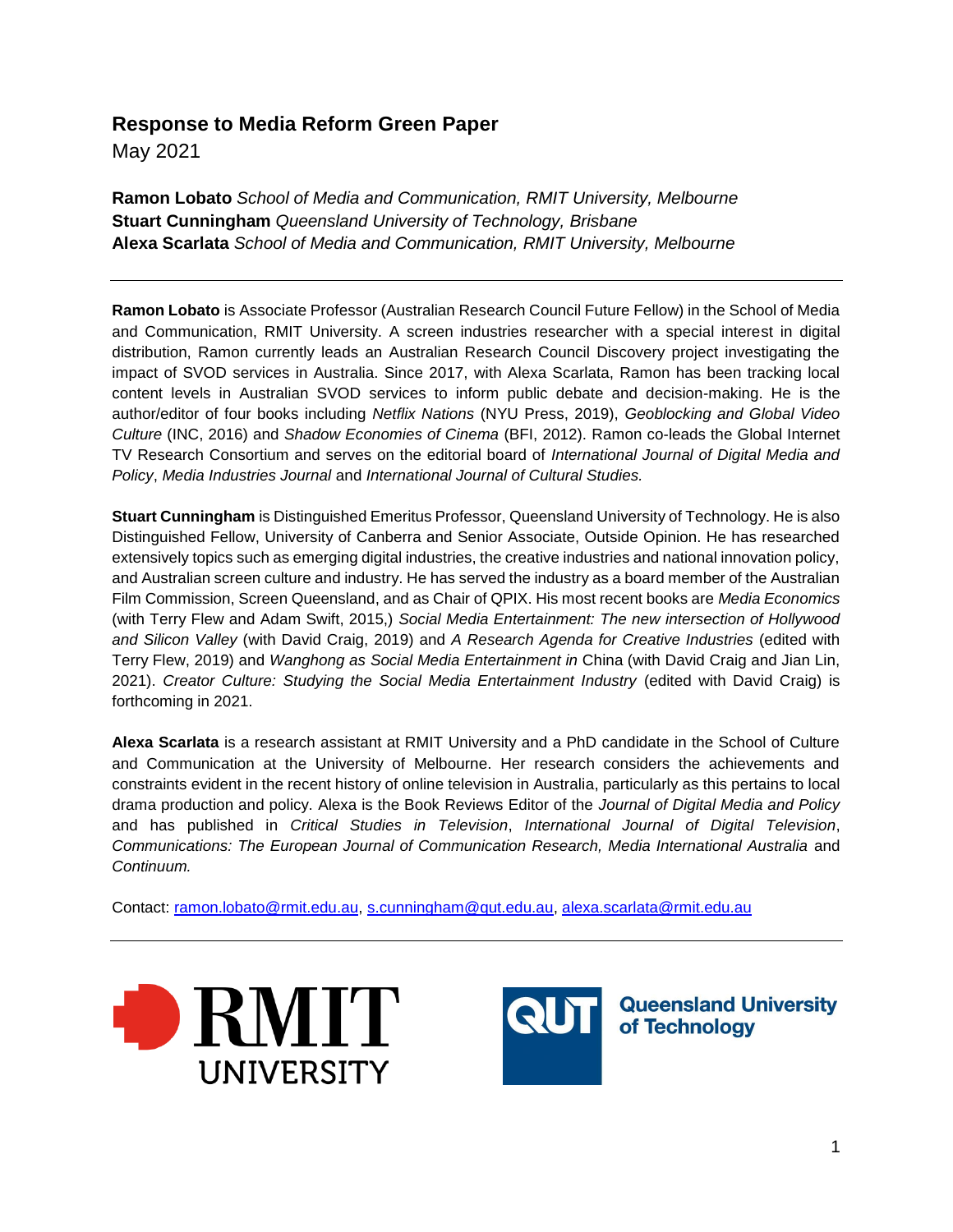We thank the Department of Infrastructure, Transport, Regional Development and Communications for the opportunity to provide input into the Media Reform Green Paper process.

This submission draws on findings from independent academic research we have been conducting since 2015 into SVOD services, including the Australian Research Council Discovery Project *Internet-Distributed Television* (DP190100978). The purpose of this research has been to clarify issues related to the entry of SVODs into the Australian market, including content availability, export dynamics, and competition, and to provide analysis and policy options for government decision-making. Since 2017 Lobato and Scarlata have also been conducting annual empirical studies of SVOD catalogs in Australia to evaluate local content availability and discoverability. Our reports on this topic – including submissions to the 2017 ACSIC review and 2020 Options Paper – are publicly available and have been cited in the Options Paper.<sup>1</sup>

This submission addresses two specific issues within the government's Media Reform Green Paper: **local content regulation for SVODs** (Chapter 6), and **digital discoverability of local content** (p 7 and 30).

The Green Paper identifies a significant regulatory imbalance between SVOD services and legacy television services in Australia. SVODs, notably Netflix, command a sizeable Australian audience but are not regulated for local content; whereas Australian broadcast and pay-TV services are regulated for local content but face declining audience share. The Green Paper proposes to redress this imbalance by requiring SVODs of sufficient scale to invest 5% of their Australian subscriber revenues in local production.

We broadly support this extension of production obligations to SVODs. Our research has found that the major global SVODs regard Australia as a market in which a strong US content proposition is the most important element for success. Australia, as an English-language market with a longstanding appetite for US content, is not considered to warrant the same level of original local-language production as other markets in Asia and Europe of comparable size to Australia. This assumption runs counter to longstanding Australian government cultural policy settings predicated on the cultural need for and value of Australian screen content.

The data cited in the Green Paper clearly bears this out. Local production investment by SVODs in Australia, while rising from a low base, remains modest compared to (1) overall number of commissions by broadcasters and PSBs in Australia, and (2) production investment by SVODs in comparable national markets.<sup>2</sup> **Absent regulation, Australian content production by SVODs will continue to be characterised by market failure.** 

For this reason, we agree with the Green Paper's argument regarding the need to bring SVODs into the purview of local content regulation. However, some aspects of the proposed regulatory design require improvement, as we explain below. Other elements (such as a discoverability mechanism) are briefly noted within the Green Paper but have not received detailed attention. We have sought to provide this.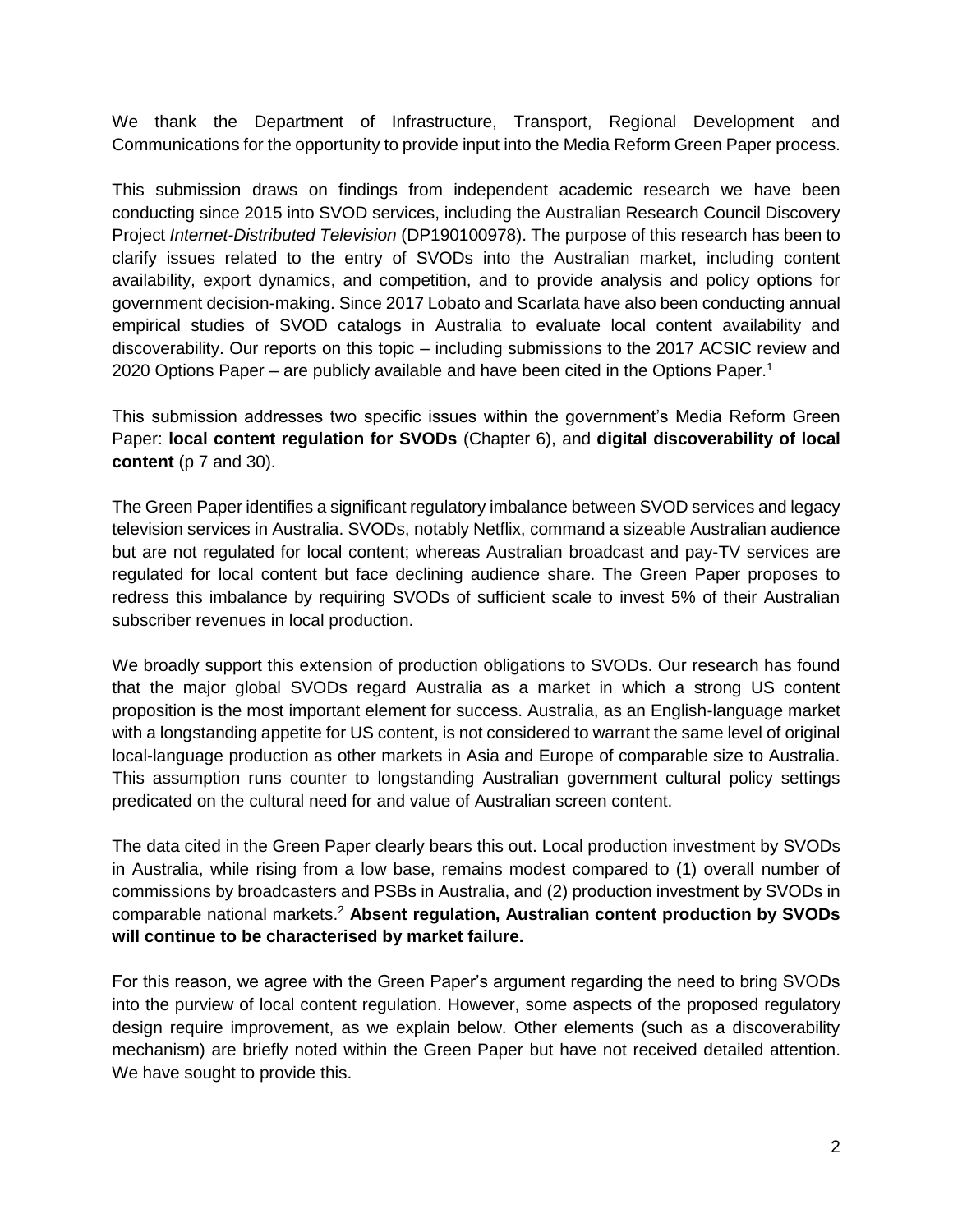Local content regulation in Australia should, in our view, be driven by the following broad principles:

- 1. Local content obligations should reflect the relative market power and audience reach of different video services, not just their mode of distribution (broadcast or online).
- 2. Major SVODs, notably Netflix, have had significant market and cultural impact in Australia. It is appropriate -- and, indeed, necessary -- to bring these services into the purview of local content regulation. To do otherwise would undermine the objectives and integrity of the local content policy system and continue to drive outbreaks of non-compliance from those so regulated.
- 3. Sustaining local production cannot be the only objective of local content policy. National audiences' access to and engagement with Australian stories is the prime cultural purpose of regulation. Discoverability therefore needs to be considered as an integral element of the overall policy system, alongside production and availability. A discoverability mechanism is likely to need careful consideration in future, to ensure that Australian stories are discoverable for Australian audiences as they navigate the interfaces of SVOD services and connected TV hardware.

We now consider in more detail some of the policy measures proposed in the Green Paper, before returning to discoverability in the second half of this submission.

# *Definition of a major video service (questions 6.1, 6.4)*

The Green Paper proposes to limit regulation to 'major SVODs and AVODs' producing professional, scripted television content, and generating Australian subscriber revenues of over \$100 million per year. We believe this is an appropriate definition of a major service. Excluding startups and niche services will help to foster competition and diversity within the service landscape.

However, **the most appropriate way to define qualifying services is at service-level rather than at ownership-level**. Services (channels) have long been the basis for local content policy in Australia, as in the NEDE scheme and broadcast quota. We therefore question whether holders of broadcast licences should be excluded from the production obligation. This proposed carveout (which would apply most obviously to Stan, owned by Nine) makes little sense given Stan is a separately branded service that offers exclusive, first-release content not available on Nine. Stan is also already comfortably exceeding the proposed production obligation<sup>3</sup>, which suggests the production obligation would not negatively affect its operations. **For the regulation to be meaningful it needs to capture the major** *services***, regardless of their ownership.**  Regulation must also anticipate SVODs such as Paramount+ (a brand of ViacomCBS, owner of Ten), which may in time grow to meet scale thresholds of local content obligation. Like Stan, these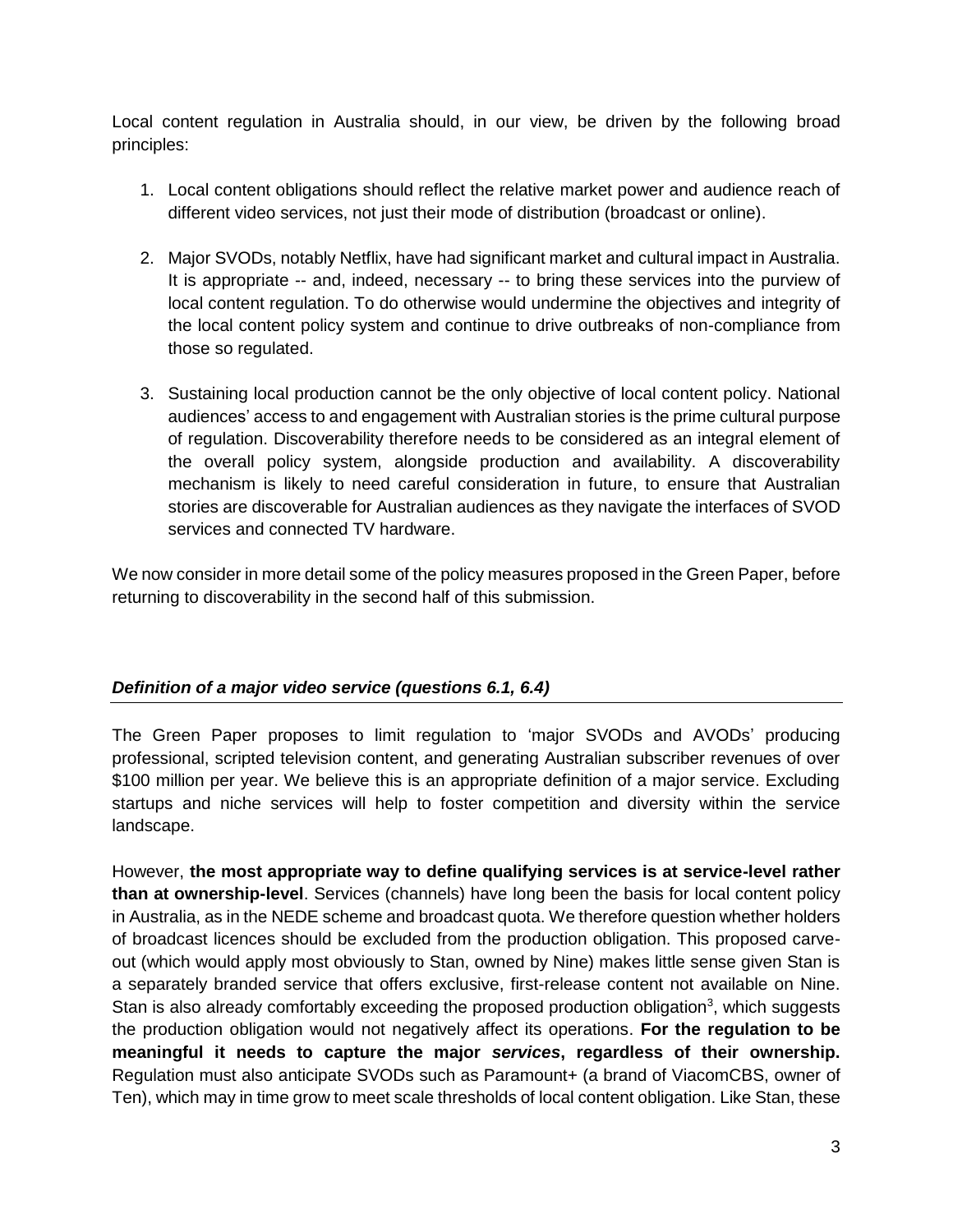broadcaster-linked SVODs should not be artificially excluded from local content obligations based on their ownership.

The European Union's Audiovisual Media Services Directive has a well-defined definition of an eligible service, which excludes low-turnover and low-audience services. This may be useful to Australian regulators as they work towards a workable and transparent definition of eligible services.

### *Scope of the investment obligation (questions 6.6, 6.7)*

The Green Paper raises the question of whether qualifying Australian production should only include commissioned content or could also include other forms of investment (e.g., acquisition and licensing of Australian content, or post-production work undertaken in Australia). We believe that the production obligation should follow the principles of the NEDE scheme in defining qualifying expenditure and content, by incentivising production of Australian genres subject to market failure.

#### First-run content

It is essential that qualifying expenditure be defined as new, first-run content. Page 32 of the Green Paper notes that services 'would have discretion to determine the genres of Australian programming that they acquired, commissioned or licensed'. We observe that screen industry financing in Australia encompasses a range of different models from fully-financed originals through to co-productions and exclusive licensing of new content. However, for the new regulation to be effective in its stated aim of encouraging and sustaining Australian screen storytelling, the policy design needs to **incentivize production of new original content that would not otherwise exist**, **and which adds to the national repertoire of screen stories.** Expanding the definition of eligible expenditure to include acquired content would not achieve this aim, even though it would likely add some value to existing rights to Australian content (mostly premium film and TV content). We also believe that the regulation should not allow services to claim qualifying content produced by their parent companies if that content is not intended for exclusive first-run release on the SVOD service itself.

#### Qualifying genres

The production obligation will be most effective in its objective of creating new Australian stories if **qualifying expenditure is limited to the core 'market-failure' genres of drama, children's content and documentary, as per the NEDE scheme**. Sport content should not be included in the scope of qualifying expenditure, as sport is not a market-failure genre requiring regulatory intervention; on the contrary, sports video markets continue to thrive in Australia.

#### Post-production

**We do not support expanding the definition of qualifying production to include postproduction as a substitute for original Australian commissions.** Local content policy needs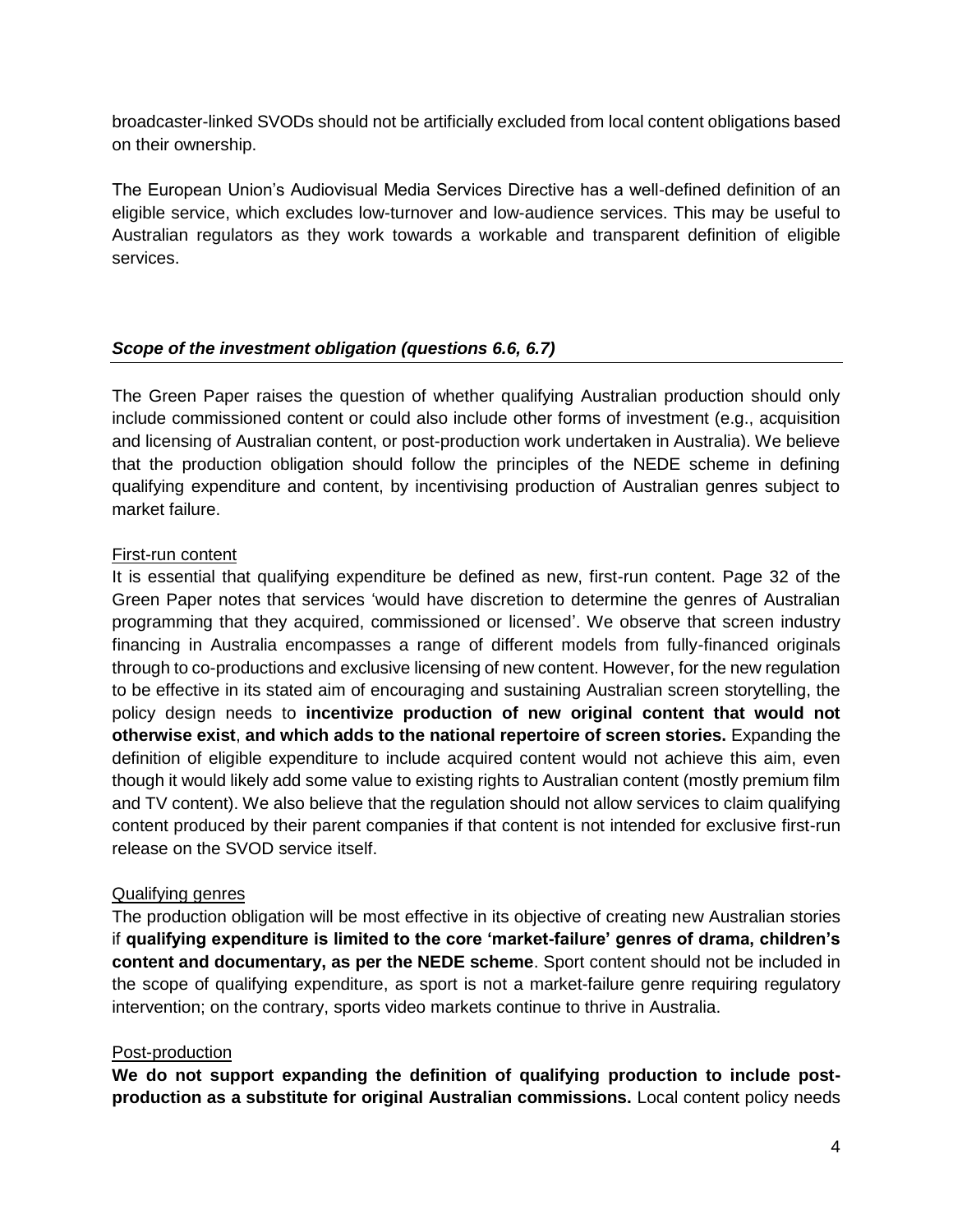to distinguish between (i) stories that have been locally developed by Australian creatives; and (ii) post, digital and visual effects (PDV) where cultural inputs and outcomes are typically less visible to the audience. We believe that a system that actively incentivises original commissions and co-commissions by Australian creatives is most likely to meet the policy objective of supporting Australian screen storytelling.

Having said that, a points system that can appropriately weigh production versus PDV work is a possible consideration, if robustly designed to incentivise creation of Australian stories.

# *Rate of the investment obligation (questions 6.2, 6.3)*

The Green Paper canvasses a production obligation for major SVODs equivalent to 5% of their Australian subscriber revenues, and asks for feedback on this rate. This is a vital detail of the regulation that requires careful consideration.

Our view is that **5% is too low to achieve the policy aims of the Green Paper, and is also too low to justify the effort required to regulate in this area**. An appropriate and reasonable figure cannot be lower than **10%**. We base this on the following considerations:

- 1. International precedent: Several countries have introduced production obligations for SVODs. Others are currently legislating in this area. Production obligations, as a proportion of national revenues, are generally higher than the 5% figure canvassed in the Green Paper. Examples include Italy (15.5-20%), France (20-25%, proposed), and Canada (30%, proposed).<sup>4</sup>
- 2. National precedent: The longstanding NEDE rate was 10% of total programme expenditure per channel, although a reduction to 5% is planned in the Broadcasting Legislation Amendment (2021 Measures No.1) Bill currently before parliament. The NEDE scheme has been successful in underpinning a significant body of innovative scripted screen content for pay TV in Australia. We do not support the reduction of NEDE to 5%, as this significantly undermines its capacity to support local content production. While mindful of the differences between the two schemes (programme expenditure or subscriber revenues), we believe that the proposed SVOD production obligation should maintain at least the minimum standards established by the longstanding and successful NEDE scheme.
- 3. Performance by SVODs to date: Our analysis suggests that current production expenditure of two leading SVODs in Australia -- Netflix and Stan -- already comfortably exceeds a 5% subscriber revenue obligation, and that a 10% threshold would not be overly burdensome for these services. The purpose of a revenue-based obligation is to ensure that investment remains at recent levels, or ideally higher, over time. Allowing them to fall would constitute a significant failure of regulation.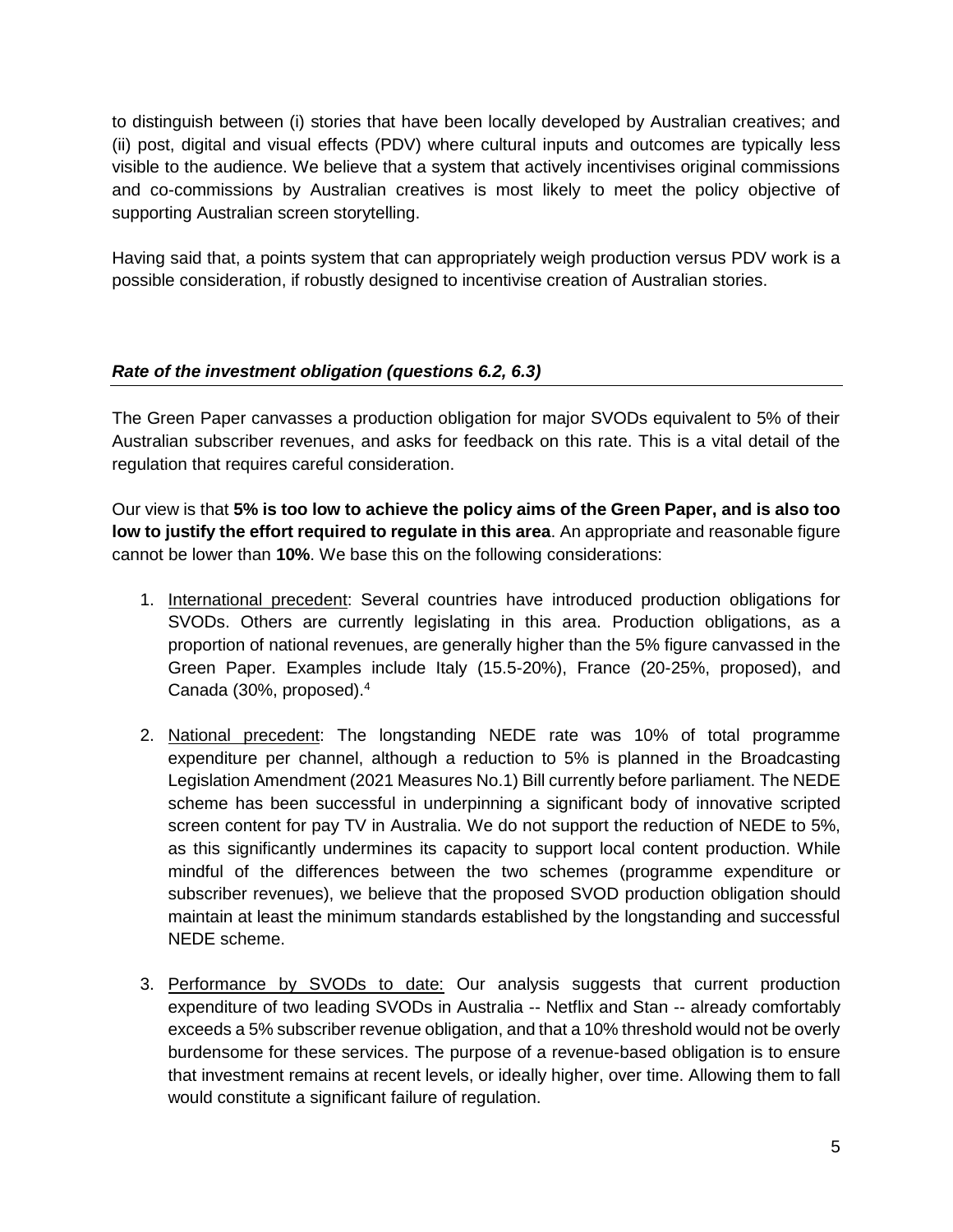The Green Paper asks whether obligations should be based on subscriber revenues or other metrics such as programming expenditure. In our view **subscriber revenues are the most appropriate metric upon which to calculate a production obligation**. Subscriber revenues are relatively transparent, calculable and robust for regulatory purposes. A programming expenditure model may be problematic to enforce because of the complexity and opacity of internal accounting within major entertainment and technology firms.

# *CAST fund / SVOD production obligation*

The Green Paper proposes two new funding mechanisms to support local screen content: (i) the one-off CAST fund, funded by proceeds from spectrum auction, and (ii) an ongoing Australian production obligation for major VOD services.

One-off funds such as CAST are certainly welcome, and have the potential to generate investment for a limited time. However, there is uncertainty about the size, longevity and accessibility of the proposed CAST fund, not to mention that the proposed dual trust scheme may never eventuate. The funds are finite and will eventually expire. In contrast, the SVOD production obligation scheme provides an ongoing source of funding for reinvestment in new Australian screen production.

In our view, one-off funding is generally less effective as a long-term measure for incentivizing Australian screen production, and should not be considered a panacea to the present challenges for the production industry. **A one-off fund such as CAST would be a welcome additional measure if introduced alongside the SVOD production obligation, however it is insufficient on its own terms as a solution to the policy objective of sustaining Australian content into the digital future.**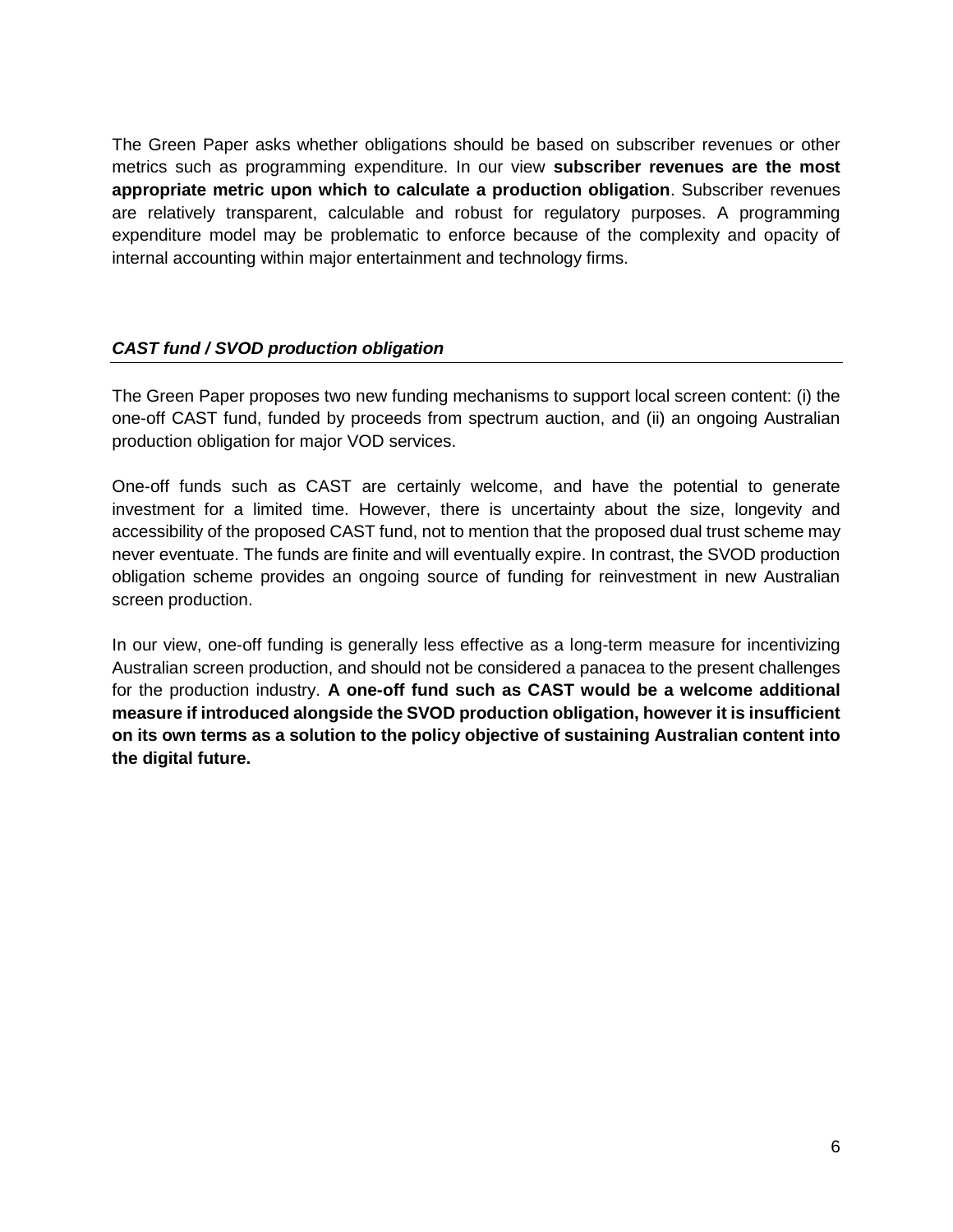Discoverability of local content is described on pages 7 and 30 of the Green Paper as an essential element of a revised *Broadcasting Services Act*. However, the Green Paper does not offer further detail on this important issue.

Availability, discoverability and production of local content are intertwined issues: each comprises an essential part of the overall local content system. Digital discoverability -- which refers to the 'likelihood of discovery' of particular content within a digital interface, and how this is shaped by 'industry dynamics, strategies, negotiations and curation' -- is perhaps the most novel challenging aspect of this overall system.<sup>5</sup>

In the case of VOD services, there are at least two different discoverability scenarios each requiring policy attention. The first relates to *discoverability of Australian content* -- how VOD services present particular content within their home screens, search, and recommendations (e.g., visibility of Australian content on the Netflix home screen). The second relates to *prominence of Australian and international services/apps* -- how connected TV devices present VOD apps and content within their own interfaces (e.g., integration of recommendations by Australian AVOD and SVOD services--including iView and Stan--within the smart TV home screen, in comparison to those of major global players such as Netflix, Amazon, Disney, etc.).

**Our view is that the Australian government needs to build a detailed evidence base and undertake further research to establish the scale of regulatory intervention needed to ensure discoverability of local content. Government must clearly set out what the regulatory options are and seek a further round of responses. International precedent must be considered here, as government has the opportunity to draw on precedents from other territories which are already dealing with these issues in some depth.**

In the European Union, there is a developed set of policy exemplars (including both the European content 'promotion' principle within the AVMSD, and the regulatory approaches emerging at national level). Germany's revised Rundfunkstaatsvertrag (Interstate Broadcasting Treaty) specifies a general principle of nondiscrimination, such that content cannot be unreasonably hidden; plus, an additional provision for positive prioritisation of PSB content and other commercial 'programmes that contribute to plurality' 6 . Canada's proposed media law, Bill C-10, brings discoverability into scope of current audiovisual regulation and grants the Canadian Radio-Television and Telecommunications Commission the power to make orders imposing conditions on 'the presentation of programs for selection by the public, including the discoverability of Canadian programs' on SVOD services.<sup>7</sup> The British regulator Ofcom has proposed a new legislative approach to PSB prominence that secures priority placement for British PSBs, and thus British content, on smart TVs.<sup>8</sup> These and other precedents were discussed in more detail in our Options Paper submission and in other recent research.<sup>9</sup>

**These international developments underline the need for production and discoverability supports to be developed in an integrated manner.** The Options Paper<sup>10</sup> referred to 'flexible,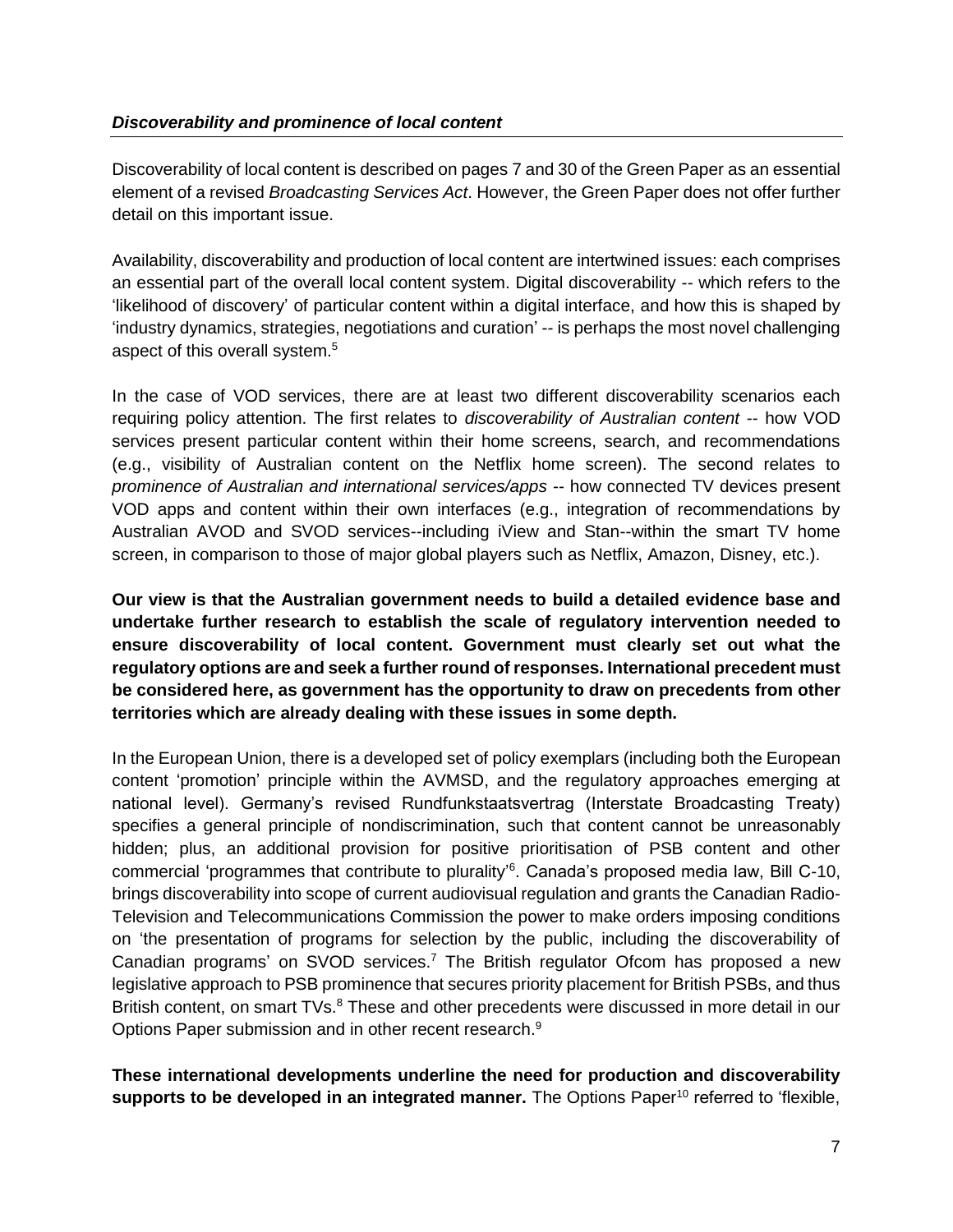principles-based promotion and discoverability requirements for Australian content [to be] applied across all platforms'. In terms of the design of such requirements, we recommend a two-stage process of monitoring, consultation and voluntary undertakings followed – if necessary – by more direct regulatory intervention.'

### Stage 1: 'minimalist' model

This stage would involve engaging the major SVOD players around the following issues:

- 1. *Voluntary undertakings – metadata standards*: Tagging Australian content with appropriate metadata (and therefore making it discoverable via user searching) is the basis for effective discoverability. Our research suggests that not all services record country of origin within metadata, or do so unevenly. Many SVOD services do not make this information publicly available to the user. There are also definitional inconsistencies regarding Australian content to be addressed, e.g., whether service-level classifications align to definitions enshrined in legislation. ACMA could work with industry to adopt and implement common metadata standards for video-on-demand services. This will help to improve the overall quality of title metadata, which is the essential foundation for effective discoverability.
- 2. *Reporting requirements:* SVOD services could be asked to provide the following data, as a basis for determining whether Stage 2 regulation is appropriate:
	- relative performance of local content titles within their platforms (e.g., number and ranking of any Australian titles appearing within the top 500 most-viewed titles by viewing hours, or equivalent metric);
	- aggregate data on which discovery actions are most consequential (e.g., proportion of viewing actions driven by recommendations, search, or promo carousel spots);
	- contextual information on what variables are taken into account in determining relative prominence and discoverability of titles across each element of the interface;
	- explanation of any system design features and other voluntary measures taken by the service to increase discoverability of local content.

Such data would assist in establishing the scale of engagement with Australian content on SVOD services and would inform decision-making as to whether or not more significant discoverability requirements are appropriate. If necessary, reporting could be on a confidential basis with ACMA. There would be no need to divulge commercially sensitive information such as number of views, subscriber numbers, or algorithm design.

- 3. *Discoverability audits of SVOD services:* ACMA could consider carrying audits of local content discoverability in SVOD services, and other services (BVOD, TVOD) as appropriate. Data could be collected on a regular basis via manual or automated coding. An appropriate data framework for these audits would include:
	- the number of Australian titles that feature on the home screen, noting differences between desktop, smart TV and mobile interfaces;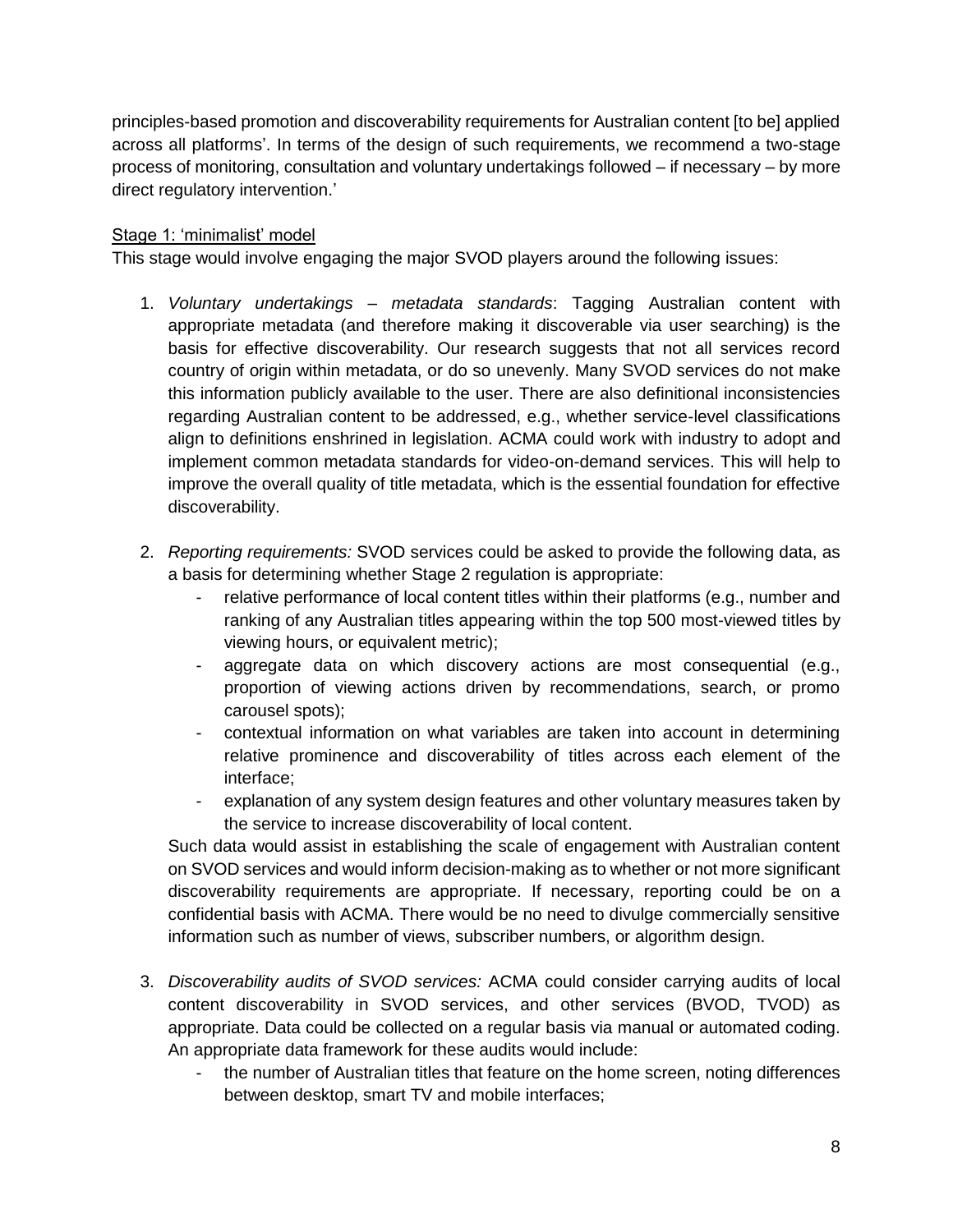- the relative 'screen real estate' devoted to these recommendations (i.e., accounting for the difference in prominence between featured autoplay trailers at the top of the screen and recommendation row inclusions);
- to account for the effects of personalisation, clean profiles can be used as a proxy or multiple profiles can be trained to simulate a range of distinct viewing habits.
- *4. Audience research*: A programme of independent qualitative audience research would provide valuable insight into discovery practices and awareness of local content in current SVOD services. This research would complement the Department's recent Media Content Consumption Survey (2021), which included stated preferences for local content availability, by investigating the actual usage conditions and decision-making processes of audiences navigating multiple SVOD platforms, who encounter local content differentially -- or in some cases not at all.

If the measures above establish that there is a local content discoverability problem of sufficient scale to warrant more formal intervention, a second stage would then be triggered.

#### Stage 2: Introduction of formal regulation

In our view the best template for regulation would be the European Union's AVMSD revision and the various transpositions of the AVMSD into national law. Once evidence becomes available on the effectiveness of discoverability policies in the EU, ACMA would be in a better position to formulate an appropriate discoverability regime here in Australia, if necessary.

We observe that some of the options referenced in the AVMSD will be easier for services to implement than others. For example, introducing a local content search option should be practicable for most SVOD services; similarly, requiring that a modest proportion of slots in the rotating promo carousel at the top of the home screen relate to Australian content should also be practicable given that these sections are already wholly or partly human-curated according to strategic objectives (e.g., promoting new originals). Other options that may be more complex for services to implement include a minimum percentage of local titles appearing across all recommendation rows, or a relative prioritisation of local titles via adjusting the algorithmic weighting of country of origin.

We note that services currently carrying little or no Australian content, such as Disney+, will obviously struggle to meet any discoverability requirements no matter how modest. This underscores the need for discoverability measures to be articulated to production obligations.

We agree with the argument that services should be given sufficient flexibility to address the discoverability policy objectives in ways appropriate to their individual interface design, and that some room for negotiation be built into any regulatory framework. The importance of digital discoverability and prominence will only increase in coming years because it is a crucial underpinning of the cultural rationale for regulation. It is prudent for the Australian government to begin scoping some of these options and engaging with industry now so as to be prepared to introduce such measures in coming years.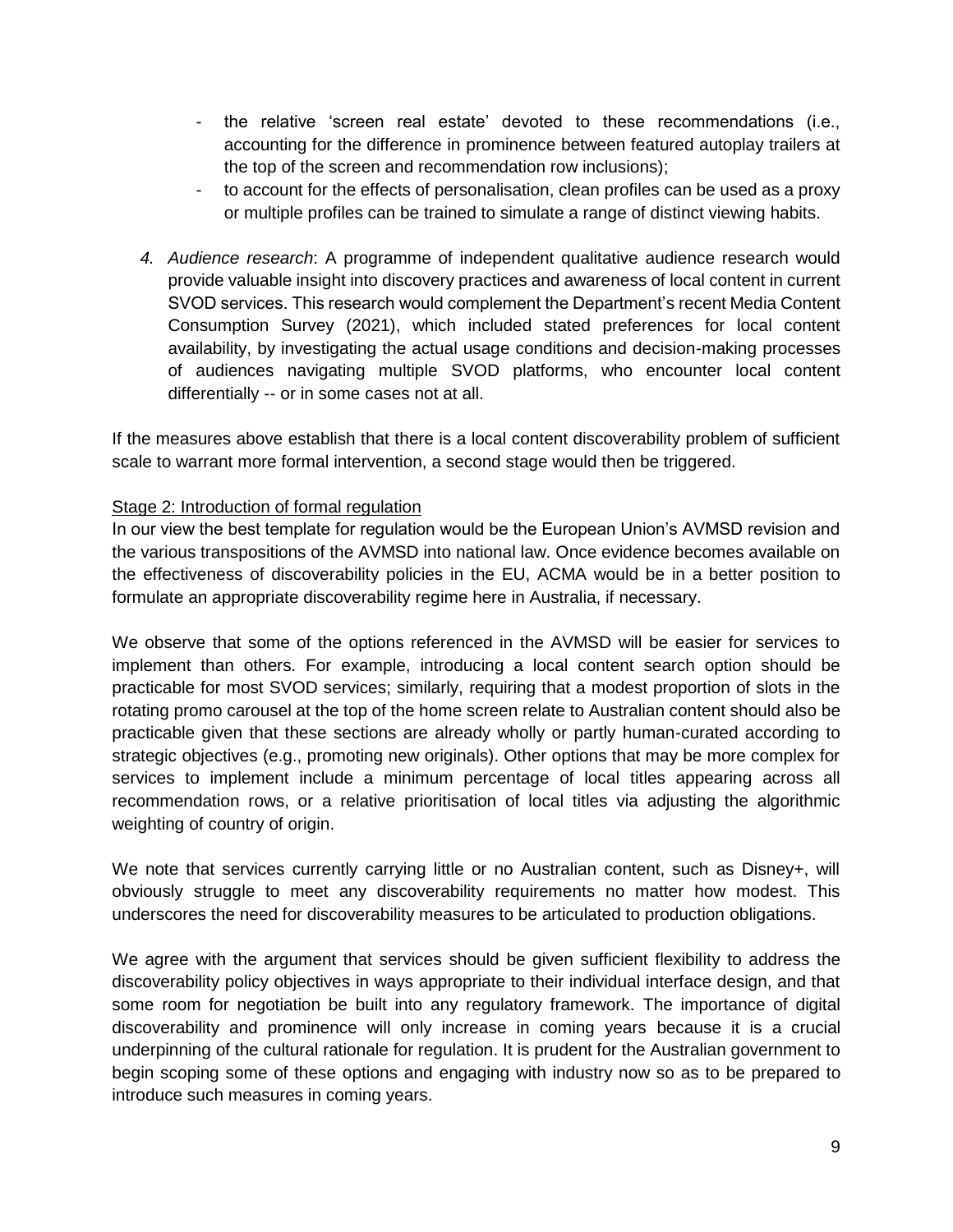### *General principles guiding discoverability regulation*

In both the minimal and significant scenarios, we recommend attention to the following principles:

- *Government should keep regulatory options open and sufficiently flexible to account for*  future innovations in technology, service design, and user experience. Digital services are evolving very rapidly. An important issue in the years ahead will be hardware-level discoverability (e.g., recommendations delivered on the home screen of a smart TV, game console or streaming stick), which co-exists with the in-app recommendations that have been the focus of discussion to date (e.g., recommendations on SVOD home screens). Future innovations in device, service and interface design will add further complexity to this picture. We suggest that any discoverability principles enacted in legislation or regulation should be sufficiently broad as to account, where necessary, for the emergence of new kinds of hardware and services without requiring new legislation. We also expect that PSB prominence (ABC and SBS) on connected TV platforms is likely to emerge as a major issue for Australian media regulation in coming years, as has been the case in the UK and EU. FreeTV's submission to the ACCC's Digital Platform Services Inquiry makes the point that **'**being prominently featured is extremely important to the sustainability of our industry'. <sup>11</sup> **We therefore recommend that the Australian government consider the prominence of PSB apps and content in conjunction with local content discoverability**. A robust digital prominence regime would help to achieve maximum cultural value from the local content investment of SBS and ABC, including the new PSB production obligations canvassed in the Green Paper.
- *Discoverability depends on catalog depth.* Our research has shown that discoverability features alone will not help users discover Australian content if it is not there to be discovered (i.e., if titles are not present in the catalog in sufficient quantity). This is why discoverability cannot be divorced from production obligations; these elements need to be considered in tandem.
- *Leverage international best-practices.* ACMA should continue to engage with regulatory agencies and experts overseas so that Australia may benefit from the implementation and consultation work carried out by groups such as Ofcom, European Audiovisual Observatory, European Regulators Group for Audiovisual Media Services, and Canadian Radio-television and Telecommunications Commission.
- *'Ghettoization' of Australian content may not be a desirable outcome.* While obligatory carriage of a local content recommendation row on SVOD services, such as Australian TV or Australian movies, is a possible option, we expect that some Australian creators and IP holders may instead prefer their content to be featured alongside quality international content rather than being contained within a nationally labelled row or section. Hence, it will be valuable to engage with the local production industry and rights-holders when deciding which if any of the possible discoverability mechanisms to adopt.